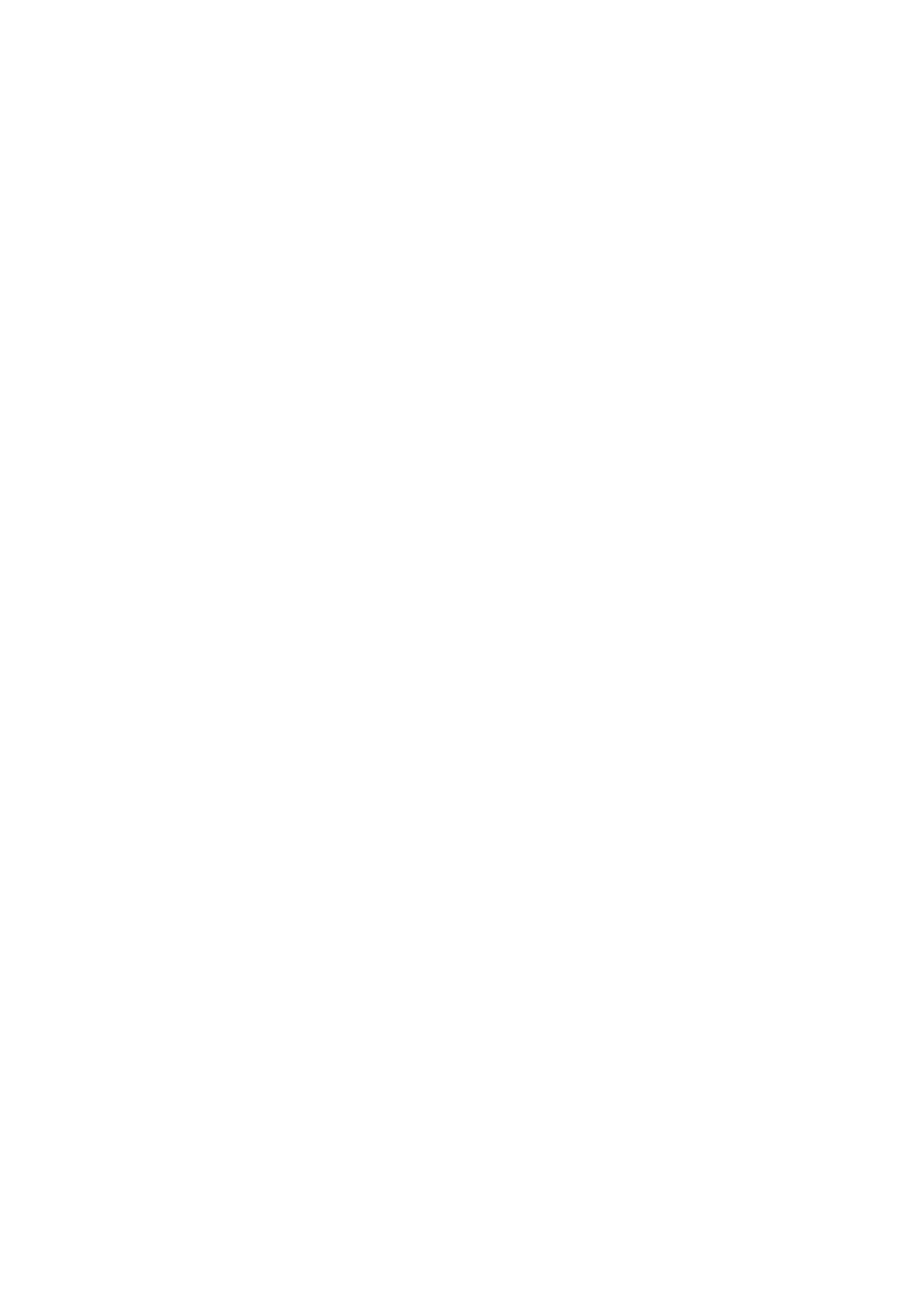*I certify that this public bill, which originated in the Legislative Assembly, has finally passed the Legislative Council and the Legislative Assembly of New South Wales.*

> *Clerk of the Legislative Assembly. Legislative Assembly, Sydney, , 2012*



New South Wales

# **Crimes (Administration of Sentences) Legislation Amendment (Interstate Transfers) Bill 2012**

Act No , 2012

An Act to amend the *Crimes (Interstate Transfer of Community Based Sentences) Act 2004*, the *Parole Orders (Transfer) Act 1983* and the *Prisoners (Interstate Transfer) Act 1982* so as to make further provision for the uniform administration of sentences imposed by local and interstate jurisdictions.

*I have examined this bill and find it to correspond in all respects with the bill as finally passed by both Houses.*

*Assistant Speaker of the Legislative Assembly.*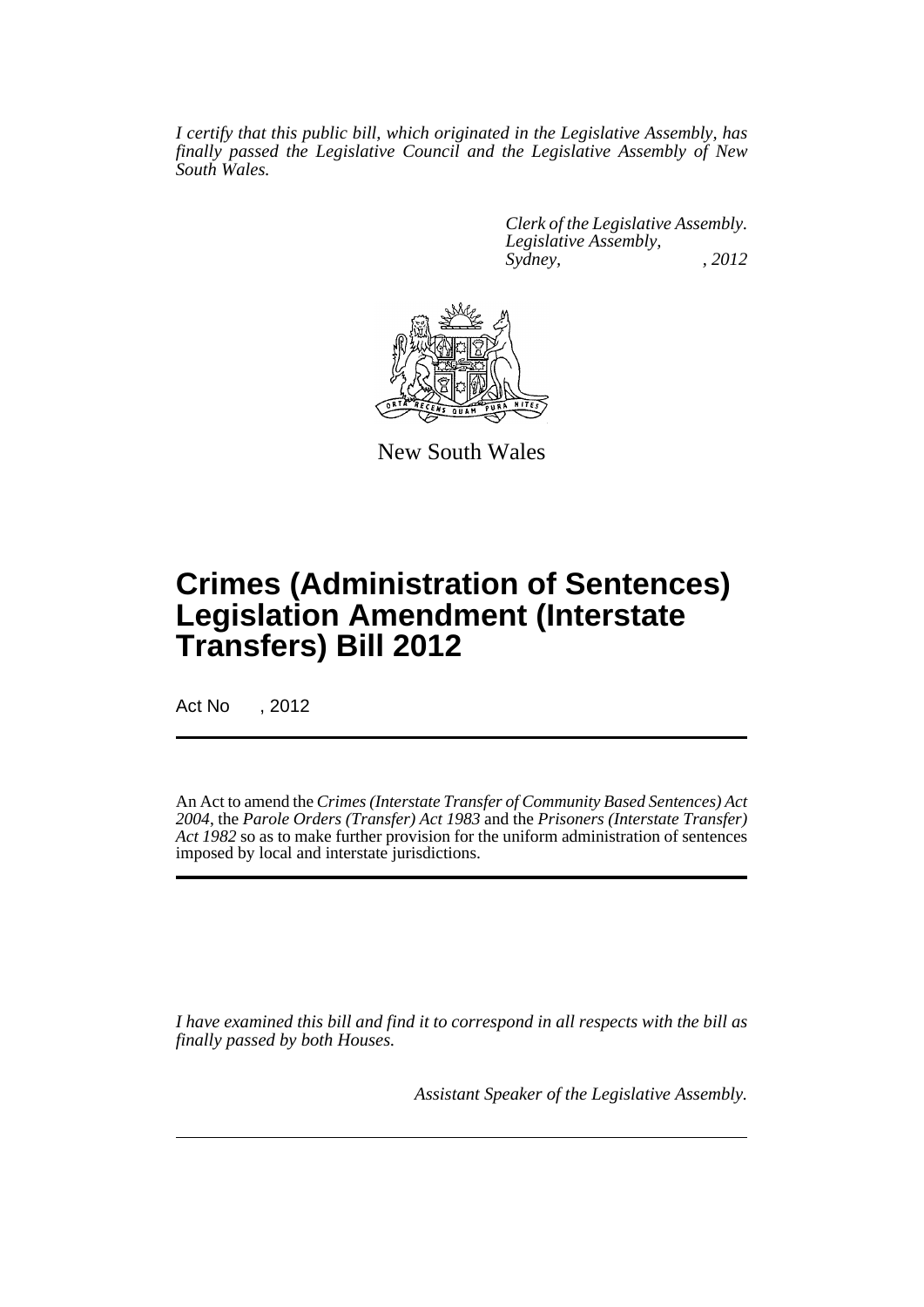# <span id="page-3-0"></span>**The Legislature of New South Wales enacts:**

### **1 Name of Act**

This Act is the *Crimes (Administration of Sentences) Legislation Amendment (Interstate Transfers) Act 2012*.

# <span id="page-3-1"></span>**2 Commencement**

This Act commences on the date of assent to this Act.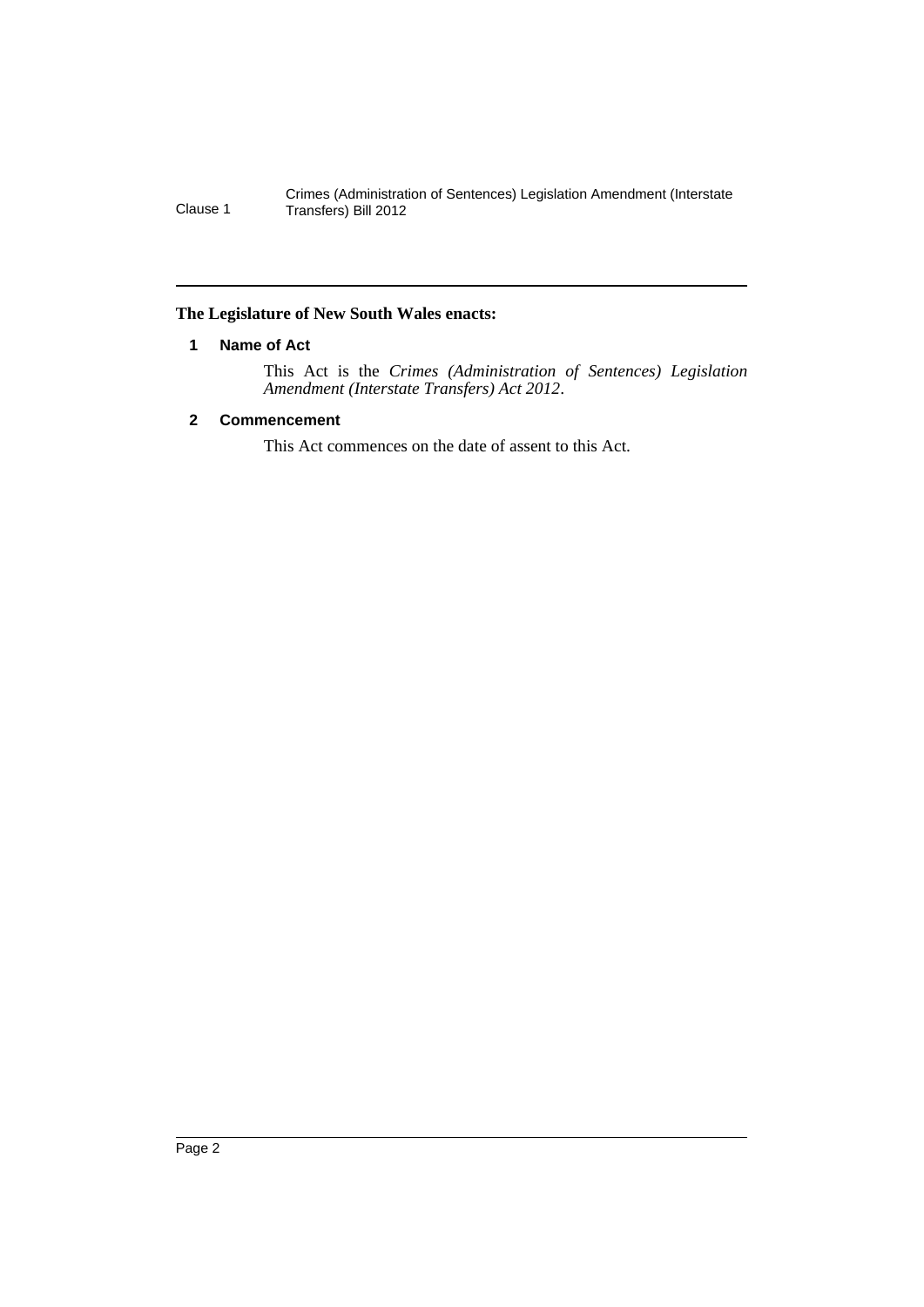Amendment of Crimes (Interstate Transfer of Community Based Sentences) Act 2004 No 72 Schedule 1

# <span id="page-4-0"></span>**Schedule 1 Amendment of Crimes (Interstate Transfer of Community Based Sentences) Act 2004 No 72**

# **[1] Section 4 Application of Act**

Omit section 4 (2). Insert instead:

(2) This Act does not apply to a parole order.

# **[2] Section 7 What is a "community based sentence"?**

Insert after section 7 (2) (d):

(e) any combination of 2 or more community based sentences referred to in subsection (1) (a) that is declared by the regulations to be a single community based sentence.

# **[3] Section 19 Registration criteria**

Insert after section 19 (2):

- (3) For the purposes of subsection (2) (a), a community based sentence under a law of this jurisdiction corresponds, or substantially corresponds, to an interstate sentence if and only if the law of this jurisdiction provides that:
	- (a) a penalty of substantially the same nature as the penalty imposed by the interstate sentence can be imposed by the community based sentence, and
	- (b) conditions of substantially the same nature as the conditions to which the interstate sentence is subject can be imposed in relation to the community based sentence.

# **[4] Section 24 Effect of local registration of interstate sentences**

Insert after section 24 (2):

(2A) Subsection (1) (e) applies only for the purpose of determining the penalty to be imposed for the relevant offence in circumstances in which the offender is, under the law of this jurisdiction, re-sentenced in relation to that offence.

# **[5] Section 24 (5A)**

Insert after section 24 (5):

- (5A) This section does not apply to an interstate sentence to the extent to which:
	- (a) it imposes a fine or other financial penalty (however described), or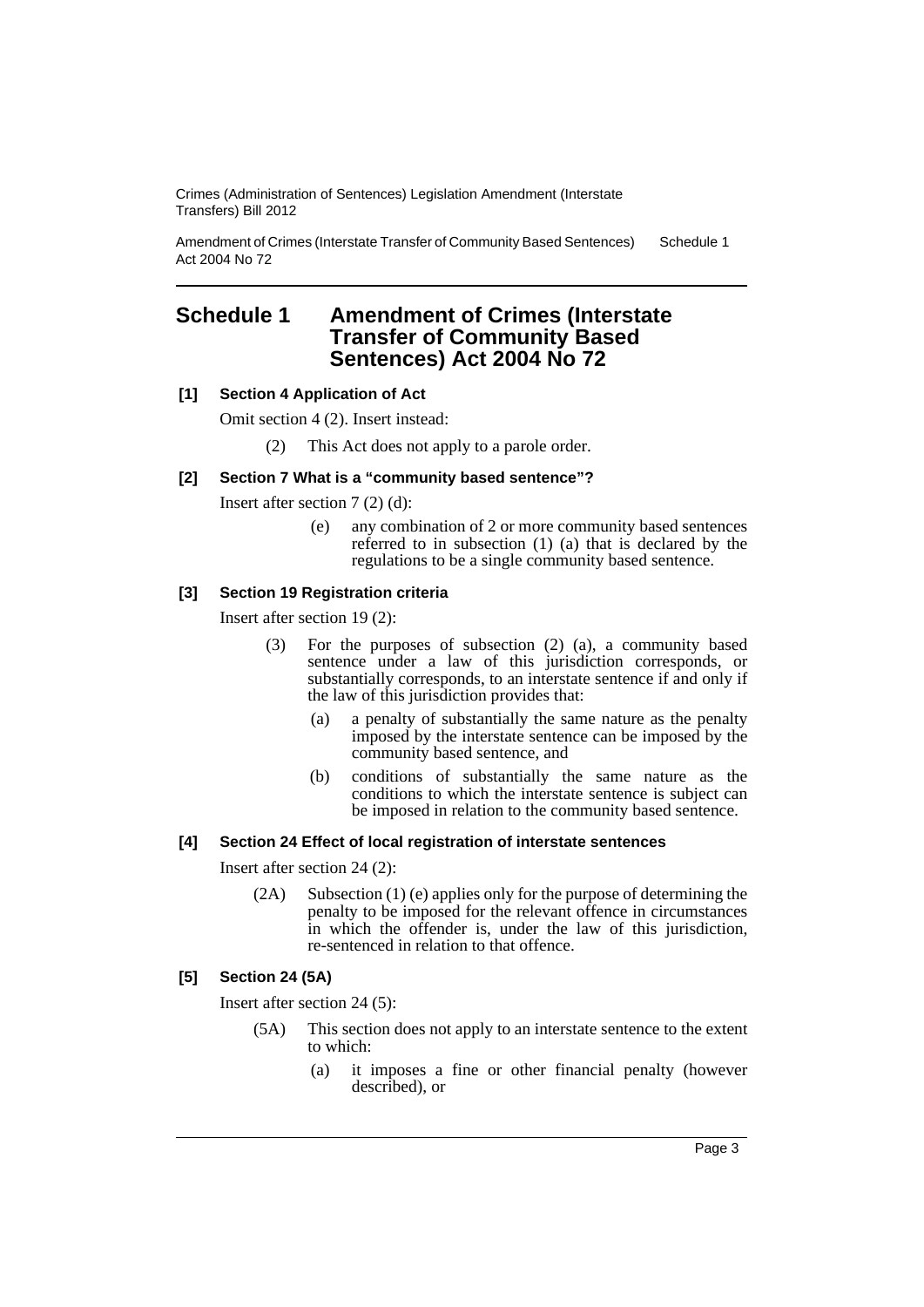Schedule 1 Amendment of Crimes (Interstate Transfer of Community Based Sentences) Act 2004 No 72

(b) it requires the making of reparation (however described).

#### **[6] Section 27 Effect of interstate registration of local sentences**

Insert after section 27 (1) (c):

(d) proceedings against the offender may not be commenced or continued under the law of this jurisdiction in relation to any breach of the conditions attached to the sentence that occurred before it was registered in the interstate jurisdiction.

### **[7] Section 27 (2A)**

Insert after section 27 (2):

- (2A) If this jurisdiction is the originating jurisdiction for the local sentence, this section does not affect the sentence to the extent to which:
	- (a) it imposes a fine or other financial penalty (however described), or
	- (b) it requires the making of reparation (however described),

and, to that extent, the sentence remains a sentence in force in this jurisdiction and may be enforced accordingly.

#### **[8] Part 5A**

Insert after Part 5:

# **Part 5A Reciprocal arrangements for administration of local and interstate sentences**

# **27A Definitions**

In this Part:

*corresponding Minister*, in relation to an interstate jurisdiction, means the person who has powers under the corresponding law of that jurisdiction that correspond to the powers of the Minister under this Part.

*interstate law enforcement officer*, in relation to an interstate jurisdiction, means a local law enforcement officer within the meaning of the corresponding law of that jurisdiction.

*interstate offender* means an offender who is subject to an interstate sentence.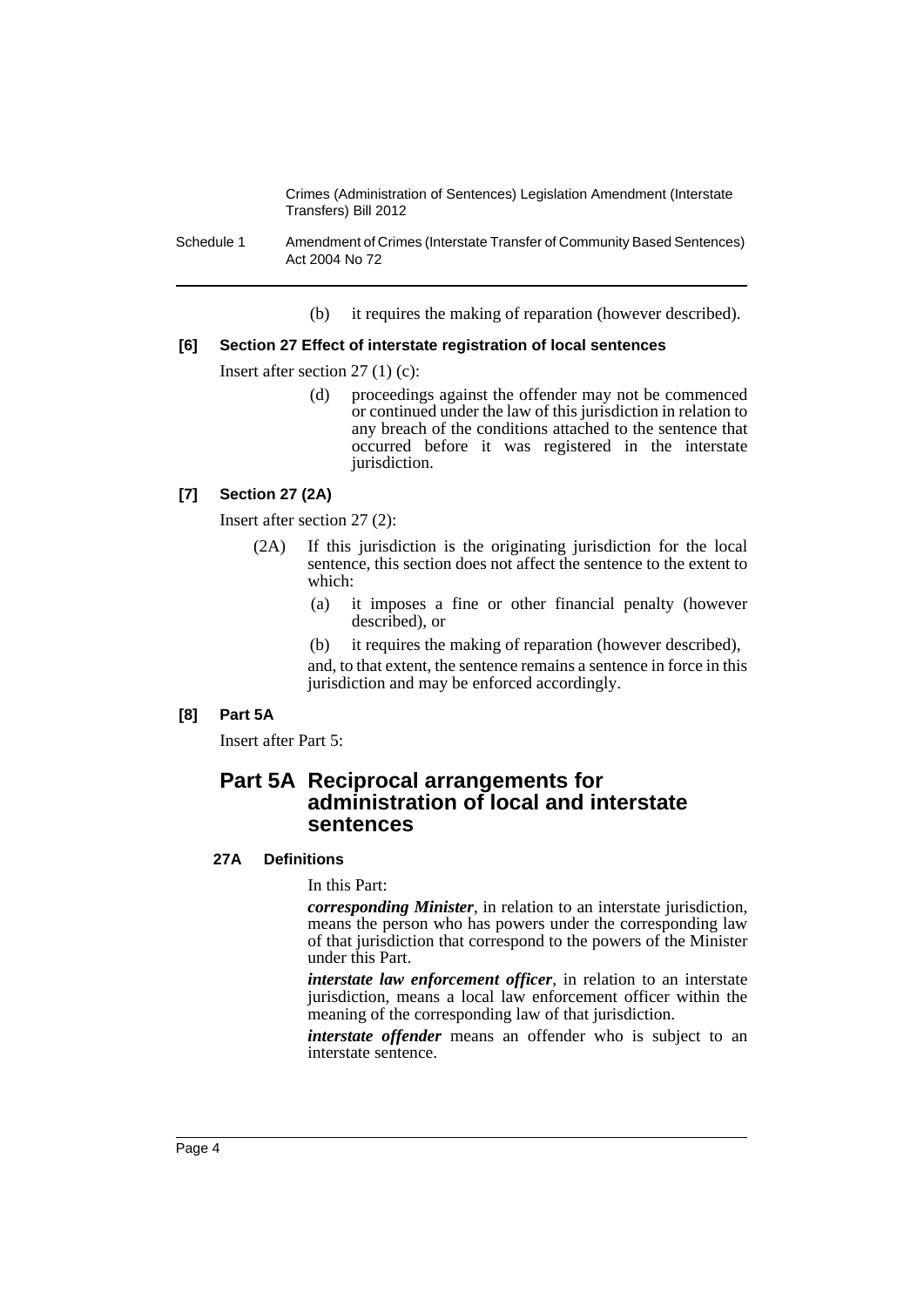Amendment of Crimes (Interstate Transfer of Community Based Sentences) Act 2004 No 72 Schedule 1

> *local law enforcement officer* means a correctional officer, compliance and monitoring officer or probation and parole officer (within the meaning of the *Crimes (Administration of Sentences) Act 1999*) or a police officer.

> *local offender* means an offender who is subject to a local sentence.

> *Ministerial arrangements* means arrangements referred to in section 27B.

#### **27B Ministerial arrangements for the administration of local and interstate sentences**

- (1) The Minister may enter into arrangements with the corresponding Minister of an interstate jurisdiction so as to facilitate:
	- (a) the administration, within this jurisdiction, of interstate sentences imposed under a law of the interstate jurisdiction, and
	- (b) the administration, within the interstate jurisdiction, of local sentences,

either in relation to particular local or interstate offenders or particular classes of local or interstate offenders.

- (2) In particular, such arrangements may be entered into so as to facilitate:
	- (a) travel to the interstate jurisdiction by local offenders, and
	- (b) travel to this jurisdiction by interstate offenders.
- (3) The local authority has, and may exercise, such powers, authorities, duties and functions as are necessary, under the relevant Ministerial arrangements, for the administration of interstate sentences in relation to interstate offenders who are present in this jurisdiction.
- (4) For the purposes of the law of this jurisdiction with respect to local sentences, anything that is done:
	- (a) by the appropriate interstate authority of an interstate jurisdiction, and
	- (b) in accordance with the relevant Ministerial arrangements, and
	- (c) in the administration of a local sentence in relation to a local offender who is present in the interstate jurisdiction,

is taken to have been done pursuant to the law of this jurisdiction.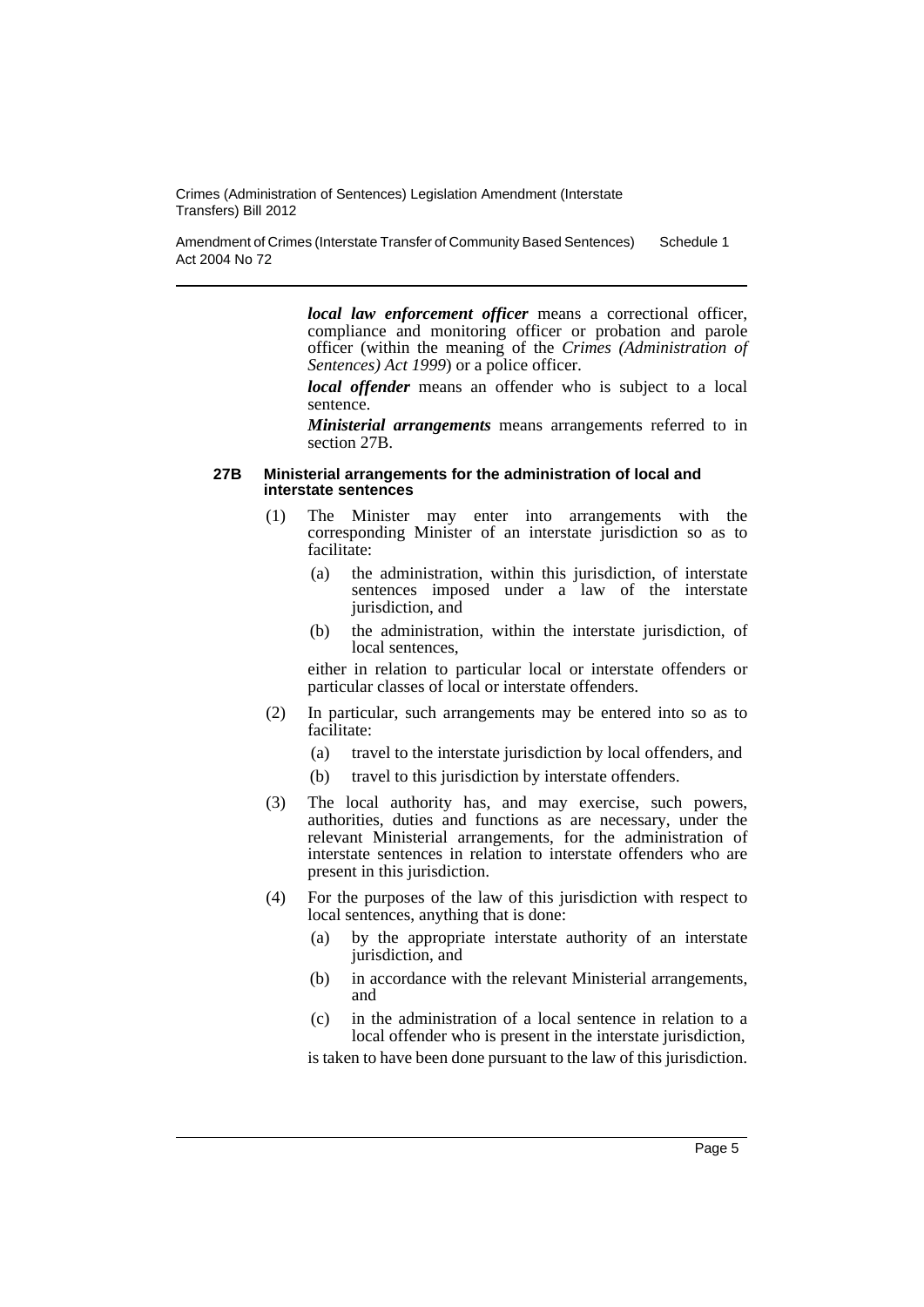Schedule 1 Amendment of Crimes (Interstate Transfer of Community Based Sentences) Act 2004 No 72

#### **27C Issue of interstate travel permit to local offender**

- (1) This section applies to a local offender whose sentence is subject to a condition (whether imposed by the sentence or otherwise) that prohibits the offender from leaving this jurisdiction without permission.
- (2) Permission to leave this jurisdiction is to be granted, varied and revoked, and conditions of permission are to be imposed and varied, in accordance with the relevant Ministerial arrangements.
- (3) As soon as practicable after any such permission is granted, the local authority:
	- (a) must incorporate the terms and conditions of the permission in an interstate travel permit, and
	- (b) must provide a copy of the permit to the offender, and
	- (c) must provide:
		- (i) a copy of the permit, and
		- (ii) such other documents or information about the offender as are required or authorised to be sent under the relevant Ministerial arrangements,

to the interstate authority of each interstate jurisdiction to which the permit authorises travel.

- (4) As soon as practicable after the terms or conditions of any such permission are varied, the local authority:
	- (a) must incorporate the terms and conditions of the permission, as varied, in an amended interstate travel permit, and
	- (b) must provide a copy of the amended permit to the offender, and
	- (c) must provide:
		- (i) a copy of the amended permit, and
		- (ii) such other documents or information as are relevant to the variation,

to the interstate authority of each interstate jurisdiction to which the permit authorises travel.

(5) As soon as practicable after any such permission is revoked, the local authority must provide written notice of that fact to the offender and to the interstate authority of each interstate jurisdiction to which the permit authorised travel.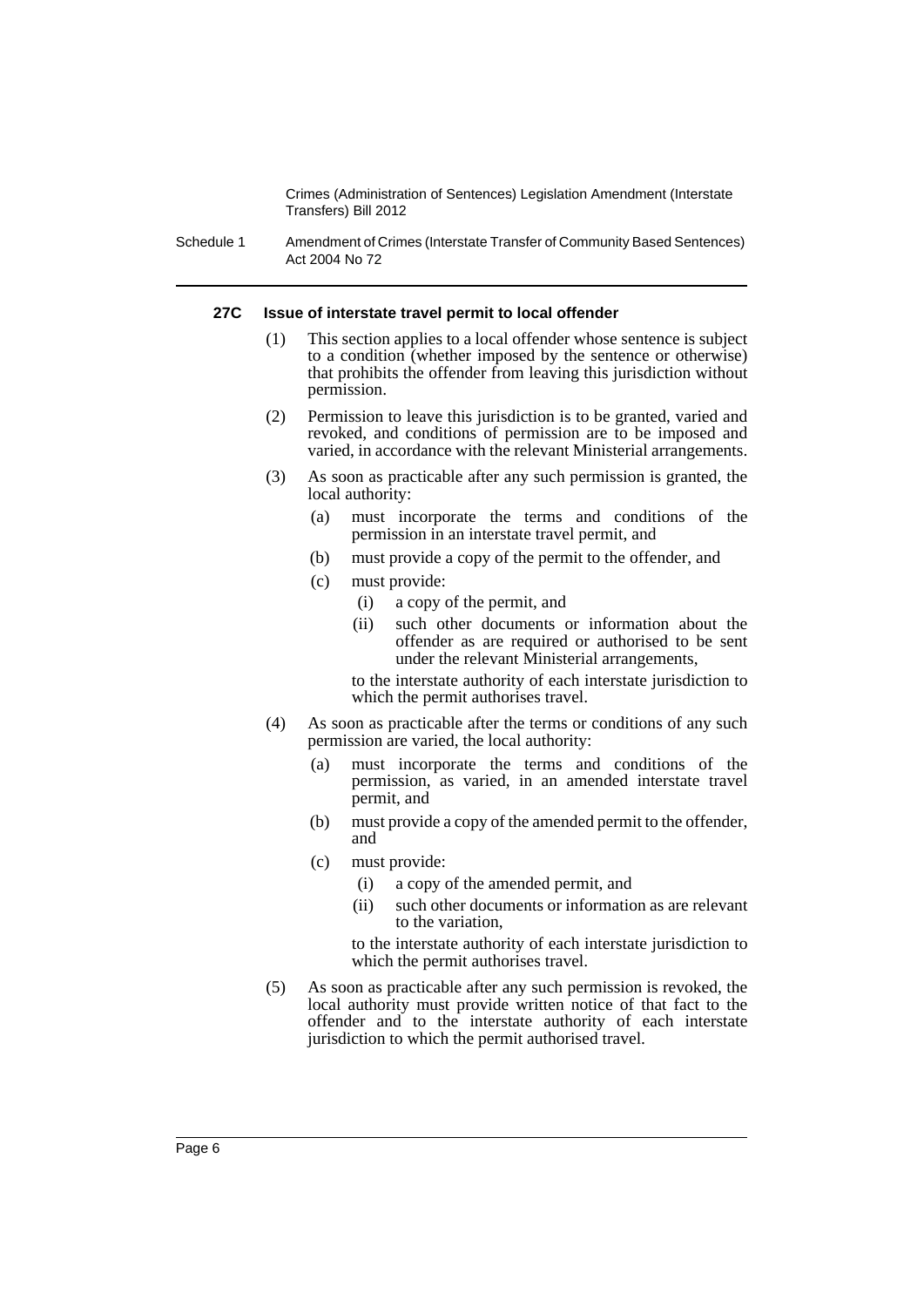Amendment of Crimes (Interstate Transfer of Community Based Sentences) Act 2004 No 72 Schedule 1

- (6) An interstate travel permit ceases to have effect in an interstate jurisdiction to which it authorises travel:
	- (a) if written notice referred to in subsection (5) is provided to the interstate authority of that jurisdiction (regardless of whether or not the offender has received such notice), or
	- (b) if the offender is arrested pursuant to a warrant issued under the corresponding law of that jurisdiction.

#### **27D Effect of interstate travel permit issued to local offender**

- (1) This section applies in respect of any period during which:
	- (a) an interstate travel permit is in force in respect of a local offender, and
	- (b) the local offender is present in an interstate jurisdiction to which the permit authorises travel.
- (2) For the purposes of the law of this jurisdiction with respect to local sentences:
	- (a) the conditions of the interstate travel permit are taken to be substituted for the conditions of the relevant local sentence, and
	- (b) any compliance or non-compliance by the offender with the conditions of the interstate travel permit is taken to be compliance or non-compliance, as the case may be, with the conditions of the relevant local sentence.

# **27E Powers exercisable in relation to interstate offenders**

- (1) This section applies to an interstate offender:
	- (a) who holds an interstate travel permit that authorises the offender to travel to this jurisdiction, and
	- (b) who is present in this jurisdiction.
- (2) The local authority may issue a warrant for the offender's arrest:
	- (a) if advised by the relevant interstate authority that the interstate travel permit is no longer in force in this jurisdiction, or
	- (b) if of the opinion that the offender has failed to comply with the conditions of the interstate travel permit.
- (3) A warrant under subsection (2) is sufficient authority for a local law enforcement officer:
	- (a) to arrest the offender, and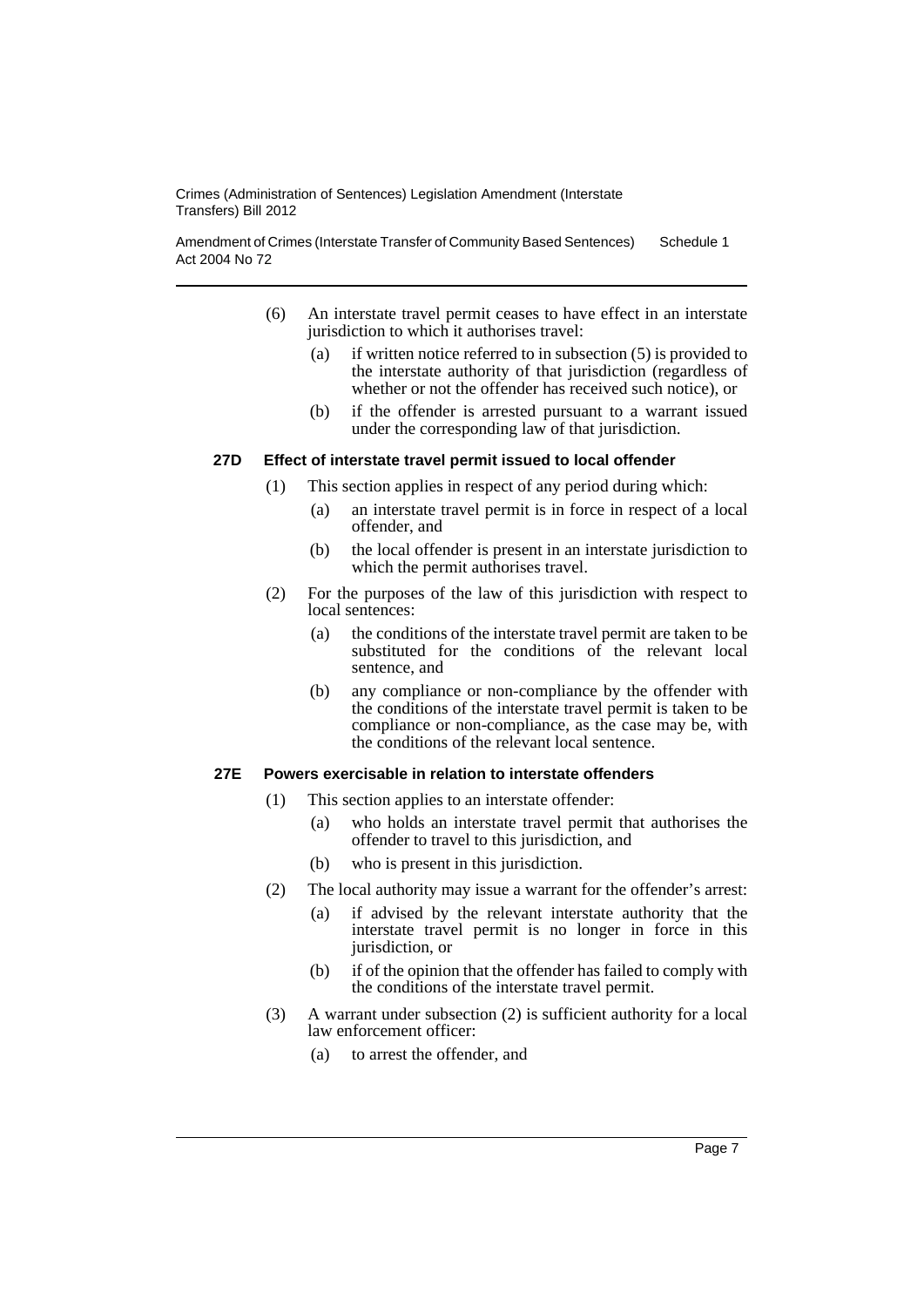- Schedule 1 Amendment of Crimes (Interstate Transfer of Community Based Sentences) Act 2004 No 72
	- (b) to convey the offender to a place specified in the warrant (whether in this jurisdiction or an interstate jurisdiction), and
	- (c) to deliver the offender into the custody of an interstate law enforcement officer of the jurisdiction in which the interstate travel permit was issued.
	- (4) For the avoidance of doubt, such a warrant authorises a local law enforcement officer to convey the offender within or across any interstate jurisdiction for the purpose of taking the offender to a place specified in the warrant.

### **27F Powers of interstate law enforcement officers**

A warrant issued under the corresponding law of an interstate jurisdiction that authorises an interstate law enforcement officer of that jurisdiction to convey an interstate offender or local offender within or across this jurisdiction for the purpose of taking the offender to a place specified in the warrant has effect, in this jurisdiction, according to its tenor.

#### **27G Operation of Service and Execution of Process Act 1992 (Cth)**

Nothing in this Act is intended to limit or otherwise affect the operation of the *Service and Execution of Process Act 1992* of the Commonwealth.

# **[9] Schedule 1 Savings, transitional and other provisions**

Insert at the end of clause 1 (1):

any other Act that amends this Act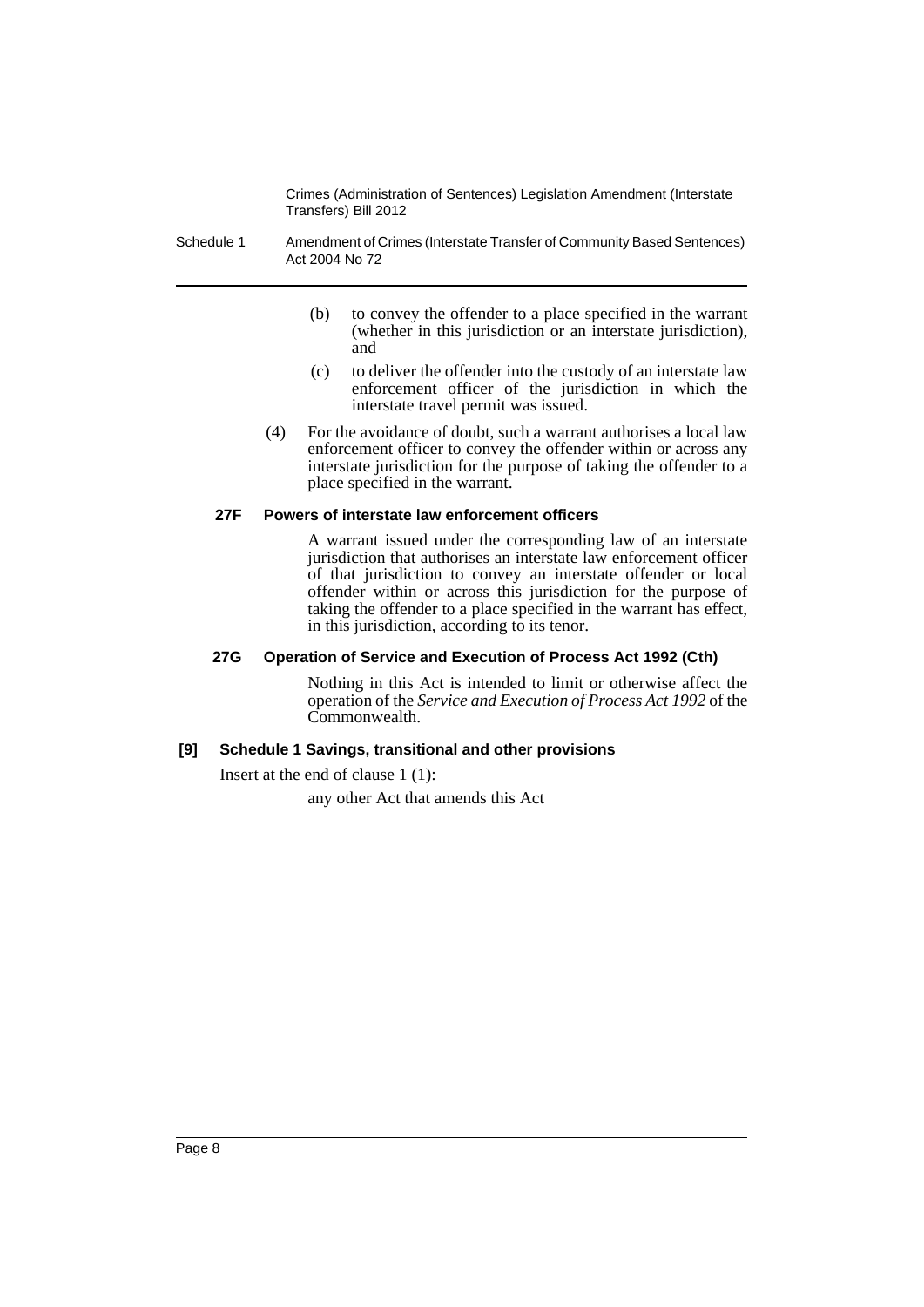Amendment of Parole Orders (Transfer) Act 1983 No 190 Schedule 2

# <span id="page-10-0"></span>**Schedule 2 Amendment of Parole Orders (Transfer) Act 1983 No 190**

# **[1] Part 1, heading**

Insert before section 1:

# **Part 1 Preliminary**

# **[2] Section 3 Definitions**

Omit "the person or body with" from the definition of *designated authority*. Insert instead "the person (other than a body corporate) having".

# **[3] Section 3, definition of "parole order"**

Insert "and" after "parole," in paragraph (a) of the definition.

# **[4] Section 3, definition of "parole order"**

Insert after paragraph (b) of the definition:

(b1) a prospective parole order, or a prospective authority of the kind referred to in paragraph  $\alpha$  or  $(b)$ , but only for the purpose of making or dealing with a request under section 5, and

# **[5] Part 2, heading**

Insert before section 5:

# **Part 2 Registration of parole orders**

# **[6] Section 5 Requests for registration of transferred parole orders**

Omit "that was in force at the time of the request" from section 5 (1). Insert instead "made".

# **[7] Section 5 (2)**

Omit "that is in force". Insert instead "made".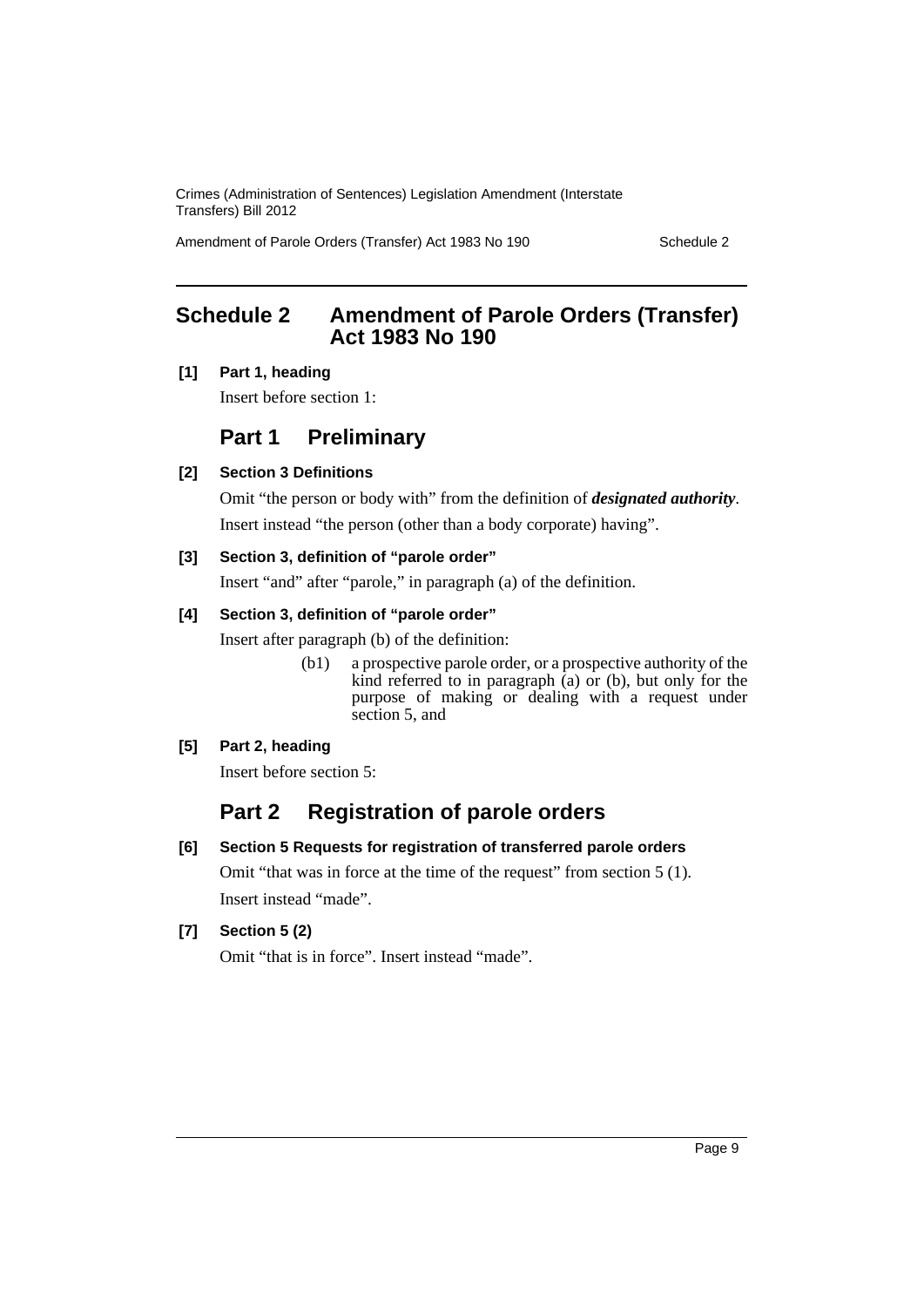Schedule 2 Amendment of Parole Orders (Transfer) Act 1983 No 190

### **[8] Section 5 (3) and (4)**

Insert after section 5 (2):

- (3) A direction or request is not to be made under this section unless the Minister is satisfied that the person to whom the parole order relates:
	- (a) has given consent to, or has requested, the registration of the parole order under this Act or under the relevant corresponding law (as the case requires), and has not withdrawn that consent or request, or
	- (b) is present in the State or Territory in which the order is proposed to be registered.
- (4) A person who has given consent to, or has requested, the registration of a parole order, as referred to in subsection (3) (a), may withdraw the consent or request at any time before (but not after) the parole order is registered.

#### **[9] Section 6 Documents to accompany requests**

Omit "a person purporting to be the person in whose custody the original is entrusted" from section  $6(2)$ .

Insert instead "the Registrar".

### **[10] Section 6 (3)**

Insert after section 6 (2):

(3) In subsection (1) (a), a reference to a parole order (including any variation of a parole order) is a reference not only to the original but also to a copy that, under a law of New South Wales, has the same effect as the original.

#### **[11] Section 7**

Omit the section. Insert instead:

#### **7 Matters to which Minister to have regard**

In determining whether to make a direction or request under section 5, the Minister must have regard to the following matters:

- (a) the interests (including the welfare) of the person to whom the parole order relates,
- (b) the administration of justice in this or any other State or a Territory,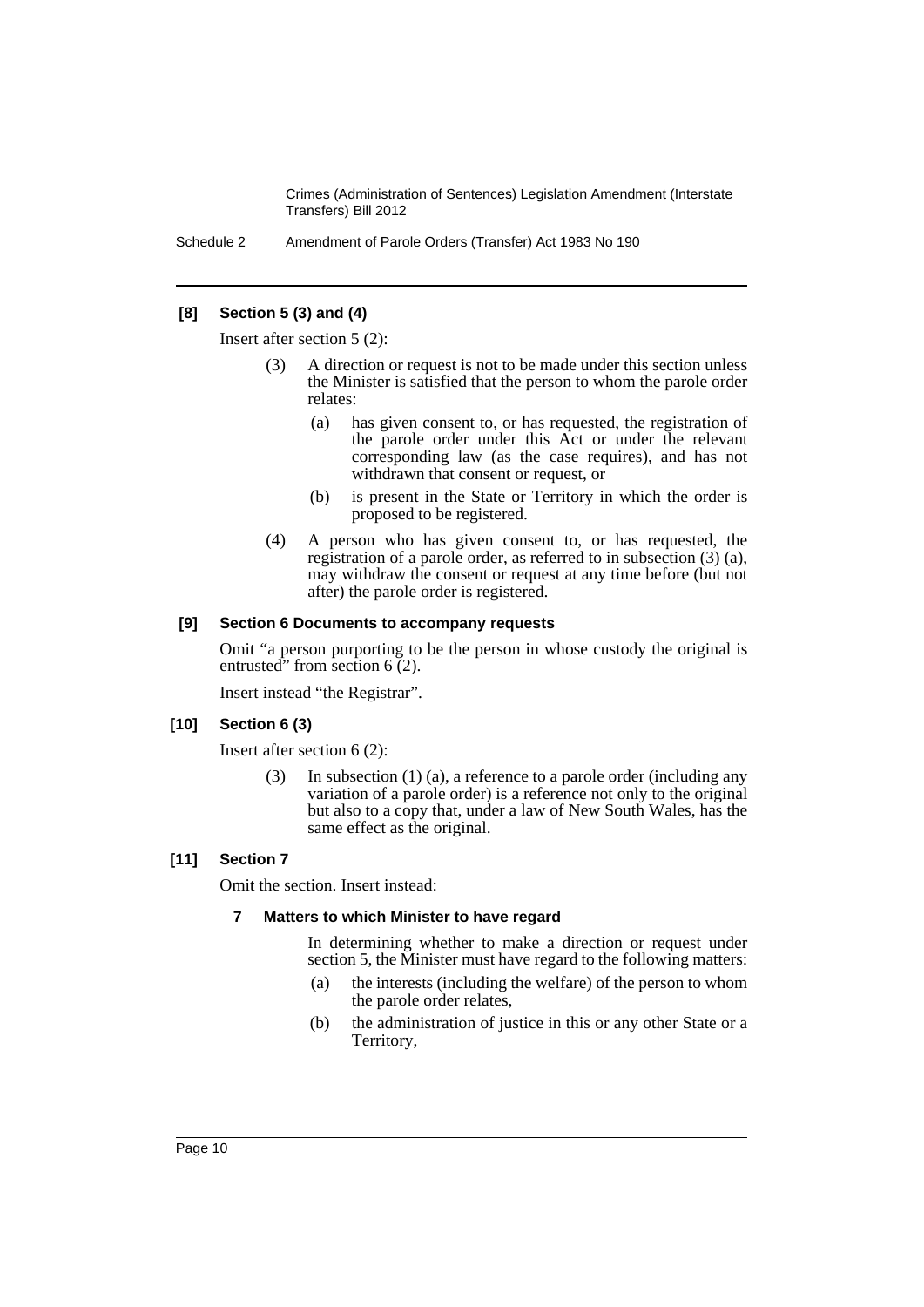Amendment of Parole Orders (Transfer) Act 1983 No 190 Schedule 2

- (c) the protection of the community in this or any other State or a Territory,
- (d) any other matter the Minister considers relevant.

#### **[12] Section 8 Registration**

Insert after section 8 (1):

(1A) Despite subsection (1), a parole order must not be registered under this Act unless, or until, the person to whom the order relates is present in New South Wales.

#### **[13] Section 9 Effect of registration**

Insert after section 9 (2):

(2A) Without limiting subsections (1) and (2), the person to whom the parole order relates may be dealt with under the laws of New South Wales in relation to any breach of the conditions of the parole order that occurred before it was registered under this Act.

#### **[14] Section 9 (3)**

Omit the subsection. Insert instead:

- (3) For the purposes of subsection (2), the *appropriate court* of this jurisdiction is:
	- (a) if the sentence of imprisonment referred to in subsection (2) (a) was imposed by a court of summary jurisdiction or by a court on appeal from a court of summary jurisdiction—the Local Court, and
	- (b) in any other case—the Supreme Court.

#### **[15] Section 9 (4)**

Omit the subsection.

#### **[16] Section 10 Effect of transfer of parole order to another State or a Territory**

Insert "and" after "New South Wales," in section 10 (1) (a).

### **[17] Section 10 (1) (d)**

Insert at the end of section  $10(1)(c)$ :

, and

(d) proceedings against the person to whom the parole order relates may not be commenced or continued under the laws of New South Wales in relation to any breach of the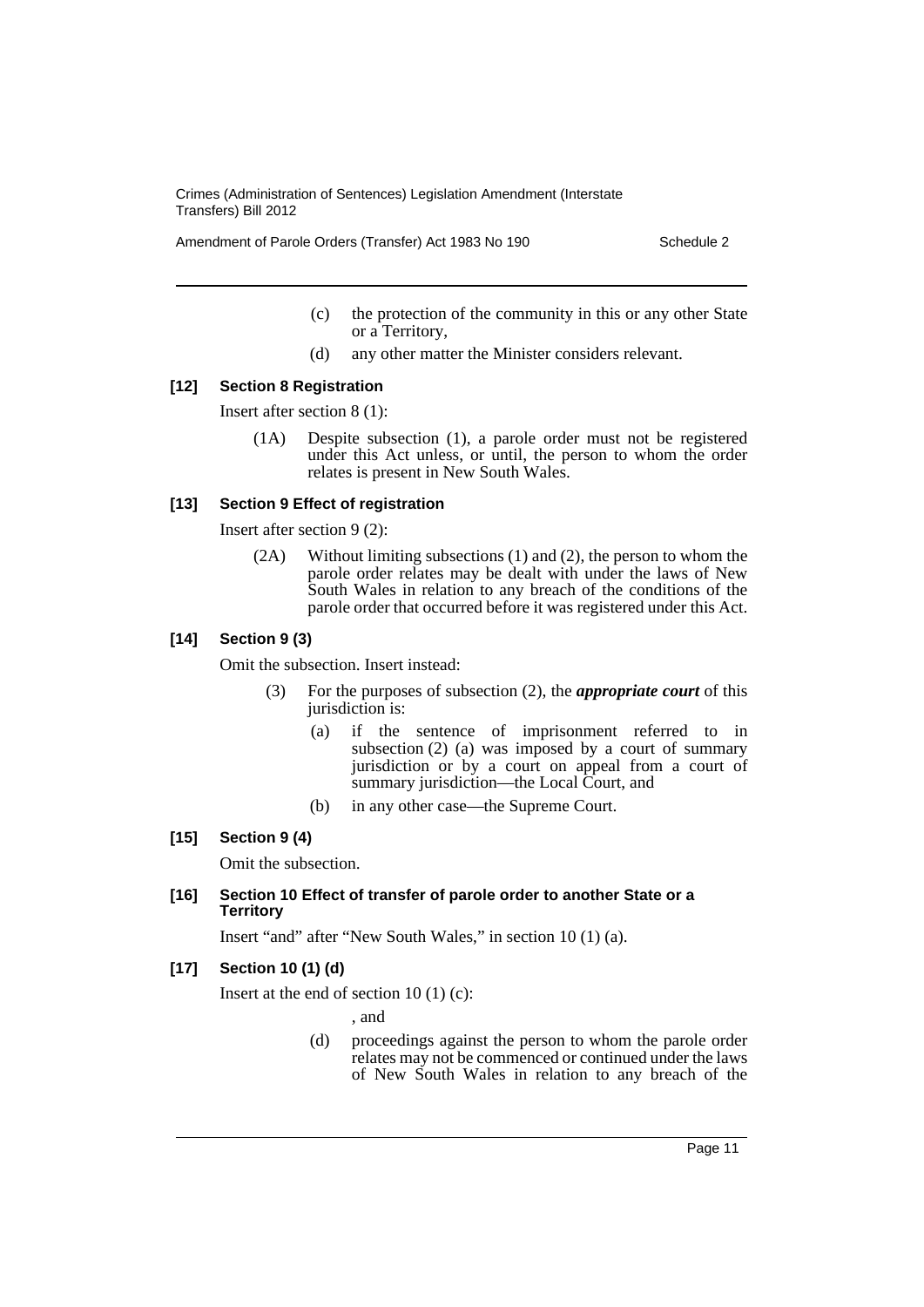Schedule 2 Amendment of Parole Orders (Transfer) Act 1983 No 190

conditions of the parole order that occurred before it was registered under the corresponding law.

### **[18] Section 10 (2) (b)**

Omit "the registration under the corresponding law".

Insert instead "its first registration under a corresponding law".

#### **[19] Part 3**

Insert after section 10:

# **Part 3 Reciprocal arrangements for administration of NSW and interstate parole orders**

#### **10A Definitions**

In this Part:

*interstate law enforcement officer*, in relation to another State or a Territory, means a local law enforcement officer within the meaning of the corresponding law of that State or Territory.

*interstate parole order* means a parole order made under a law of another State or a Territory.

*interstate parolee* means a person to whom an interstate parole order relates.

*interstate registrar*, in relation to another State or a Territory, means the person or body having powers under the corresponding law of that State or Territory that correspond to those of the Registrar under this Act.

*interstate travel permit* means an interstate travel permit issued under section 10C or an interstate travel permit (however described) issued under the corresponding law of another State or a Territory.

*local law enforcement officer* means a correctional officer, compliance and monitoring officer or probation and parole officer (within the meaning of the *Crimes (Administration of Sentences) Act 1999*) or a police officer.

*NSW parole order* means a parole order made under a law of New South Wales.

*NSW parolee* means a person to whom a NSW parole order relates.

*relevant Ministerial arrangements*, in relation to another State or a Territory, means arrangements entered into under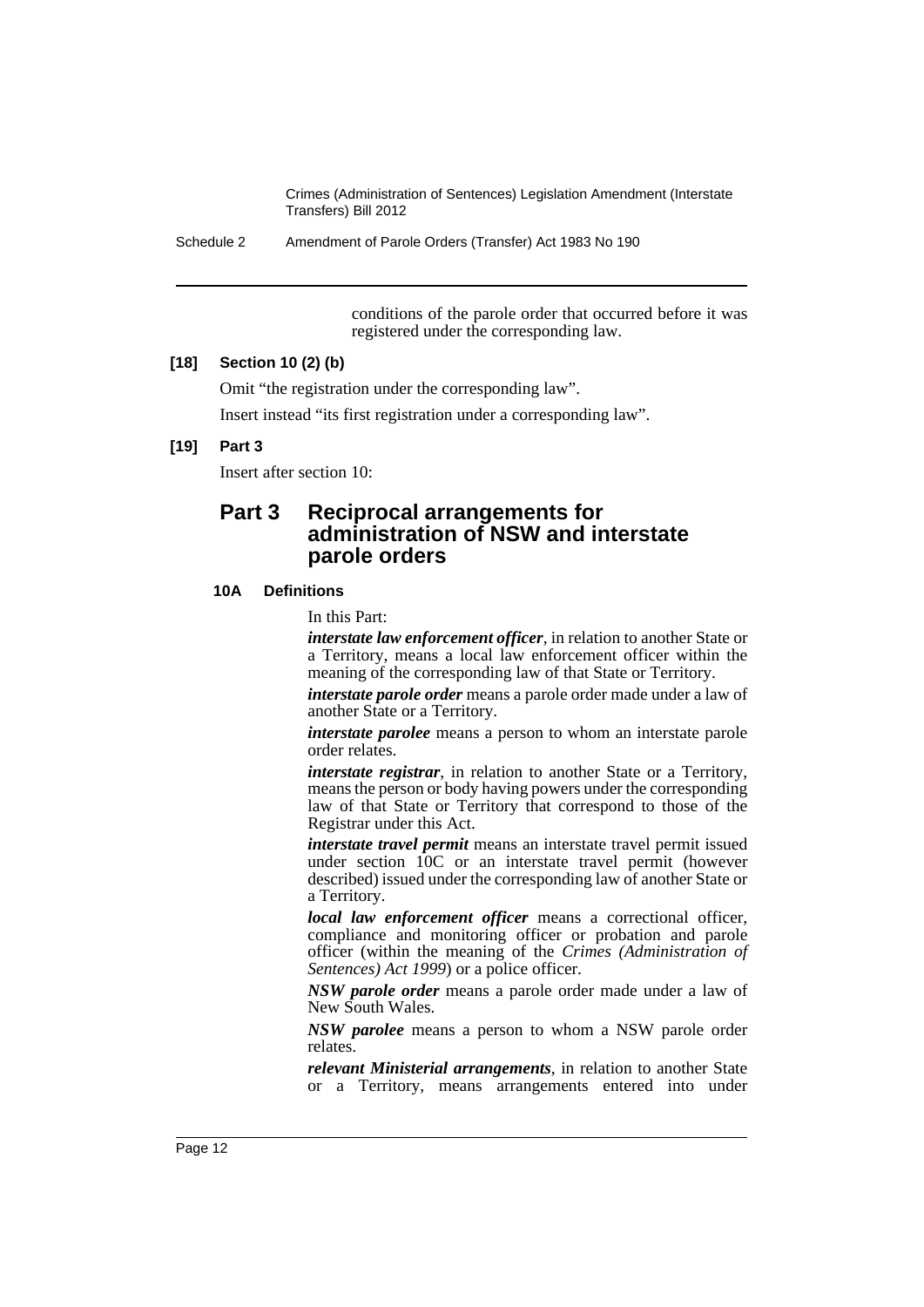Amendment of Parole Orders (Transfer) Act 1983 No 190 Schedule 2

section 10B between the Minister and the designated authority of that State or Territory.

#### **10B Ministerial arrangements for the administration of NSW and interstate parole orders**

- (1) The Minister may enter into arrangements with the designated authority of another State or a Territory so as to facilitate:
	- (a) the administration, within New South Wales, of interstate parole orders made under a law of the other State or Territory, and
	- (b) the administration, within the other State or Territory, of NSW parole orders,

either in relation to particular NSW or interstate parolees or particular classes of NSW or interstate parolees.

- (2) In particular, such arrangements may be entered into so as to facilitate:
	- (a) travel to the other State or Territory by NSW parolees, and
	- (b) travel to New South Wales by interstate parolees of the other State or Territory.
- (3) The local prisons authority has, and may exercise, such powers, authorities, duties and functions as are necessary, under the relevant Ministerial arrangements, for the administration of interstate parole orders in relation to interstate parolees who are present in New South Wales.
- (4) For the purposes of the laws of New South Wales with respect to parole, anything that is done in another State or a Territory:
	- (a) by the interstate prisons authority of that State or Territory, and
	- (b) in accordance with the relevant Ministerial arrangements, and
	- (c) in the administration of a NSW parole order in relation to a NSW parolee who is present in that State or Territory,

is taken to have been done pursuant to the laws of New South Wales.

(5) In this section:

*interstate prisons authority*, in relation to another State or a Territory, means the person or body having powers under the corresponding law of that State or Territory that correspond to those of the local prisons authority under subsection (3).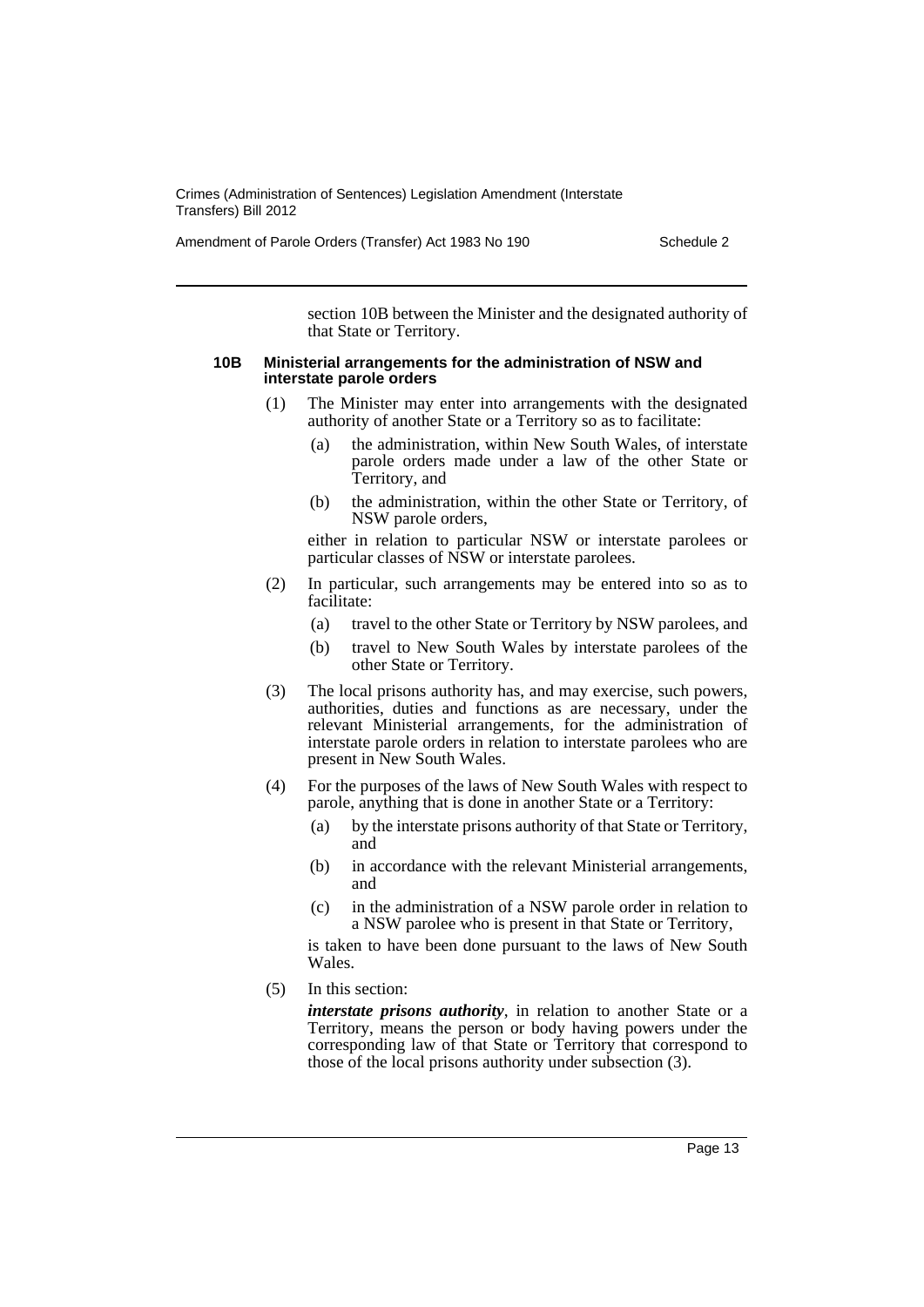Schedule 2 Amendment of Parole Orders (Transfer) Act 1983 No 190

*local prisons authority* means the Commissioner of Corrective Services.

#### **10C Issue of interstate travel permit to NSW parolee**

- (1) This section applies to a NSW parolee whose parole is subject to a condition (whether imposed by the parole order or otherwise) that prohibits the parolee from leaving New South Wales without permission.
- (2) Permission to leave New South Wales is to be granted, varied and revoked, and conditions of permission are to be imposed and varied, in accordance with the relevant Ministerial arrangements.
- (3) As soon as practicable after any such permission is granted, the Registrar:
	- (a) must incorporate the terms and conditions of the permission in an interstate travel permit, and
	- (b) must provide a copy of the permit to the parolee, and
	- (c) must provide:
		- (i) a copy of the permit, and
		- (ii) such other documents or information about the parolee as are required or authorised to be sent under the relevant Ministerial arrangements,

to the interstate registrar of each State or Territory to which the permit authorises travel.

- (4) As soon as practicable after the terms or conditions of any such permission are varied, the Registrar:
	- (a) must incorporate the terms and conditions of the permission, as varied, in an amended interstate travel permit, and
	- (b) must provide a copy of the amended permit to the parolee, and
	- (c) must provide:
		- (i) a copy of the amended permit, and
		- (ii) such other documents or information as are relevant to the variation,

to the interstate registrar of each State or Territory to which the permit authorises travel.

(5) As soon as practicable after any such permission is revoked, the Registrar must provide written notice of that fact to the parolee and to the interstate registrar of each State or Territory to which the permit authorised travel.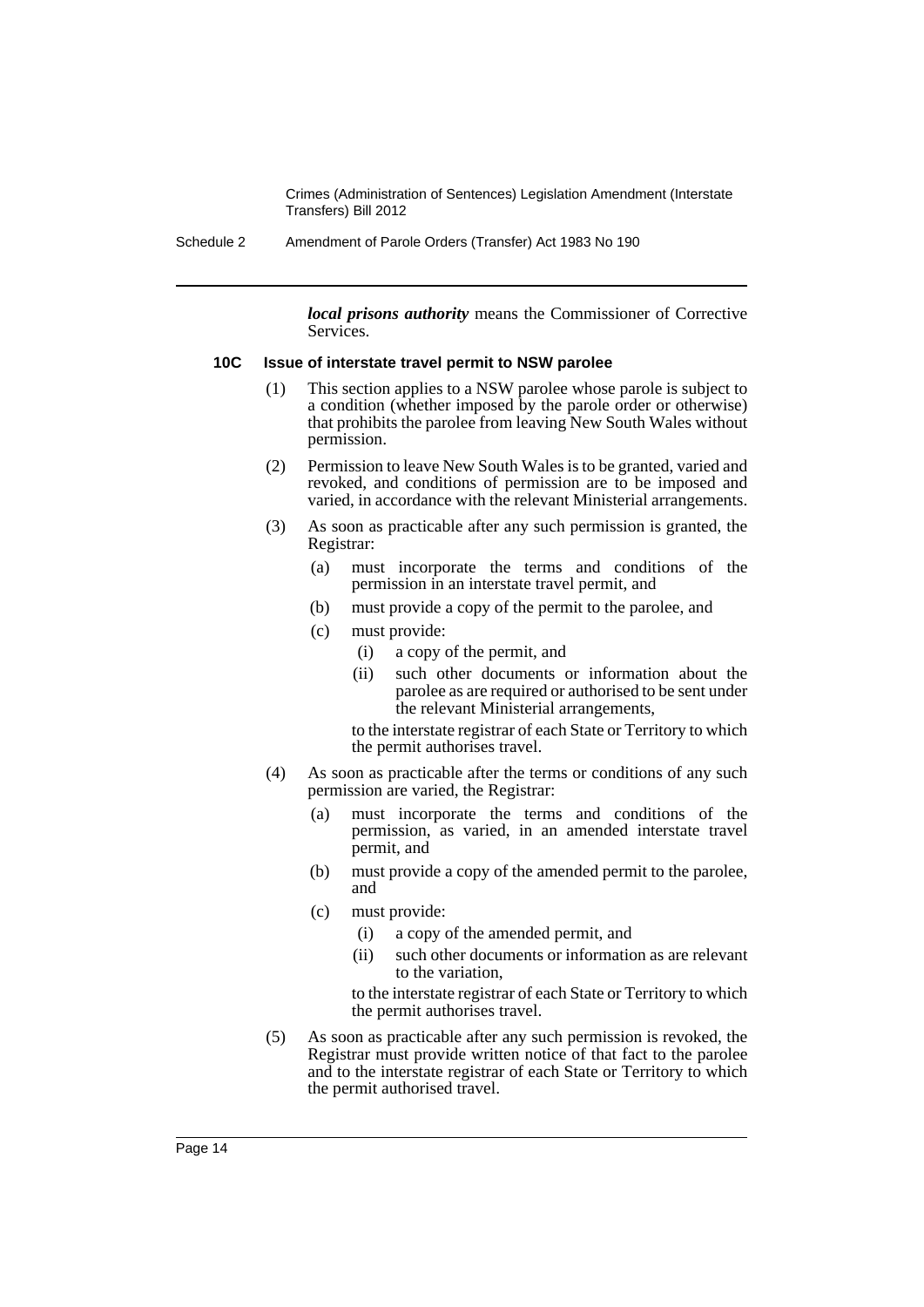Amendment of Parole Orders (Transfer) Act 1983 No 190 Schedule 2

- (6) An interstate travel permit ceases to have effect in a State or Territory to which it authorises travel:
	- (a) if written notice referred to in subsection (5) is provided to the interstate registrar of that State or Territory (regardless of whether or not the parolee has received such notice), or
	- (b) if the parolee is arrested pursuant to a warrant issued under the corresponding law of that State or Territory.

# **10D Effect of interstate travel permit issued to NSW parolee**

- (1) This section applies in respect of any period during which:
	- (a) an interstate travel permit is in force in respect of a NSW parolee, and
	- (b) the NSW parolee is present in a State or Territory to which the permit authorises travel.
- (2) For the purposes of the laws of New South Wales with respect to parole:
	- (a) the conditions of the interstate travel permit are taken to be substituted for the conditions of the relevant NSW parole order, and
	- (b) any compliance or non-compliance by the parolee with the conditions of the interstate travel permit is taken to be compliance or non-compliance, as the case may be, with the conditions of the relevant NSW parole order.

#### **10E Powers exercisable in relation to interstate parolees**

- (1) This section applies to an interstate parolee:
	- (a) who holds an interstate travel permit that authorises the parolee to travel to New South Wales, and
	- (b) who is present in New South Wales.
- (2) The local parole authority may issue a warrant for the parolee's arrest:
	- (a) if advised by the relevant interstate registrar that the interstate travel permit is no longer in force in New South Wales, or
	- (b) if of the opinion that the parolee has failed to comply with the conditions of the interstate travel permit.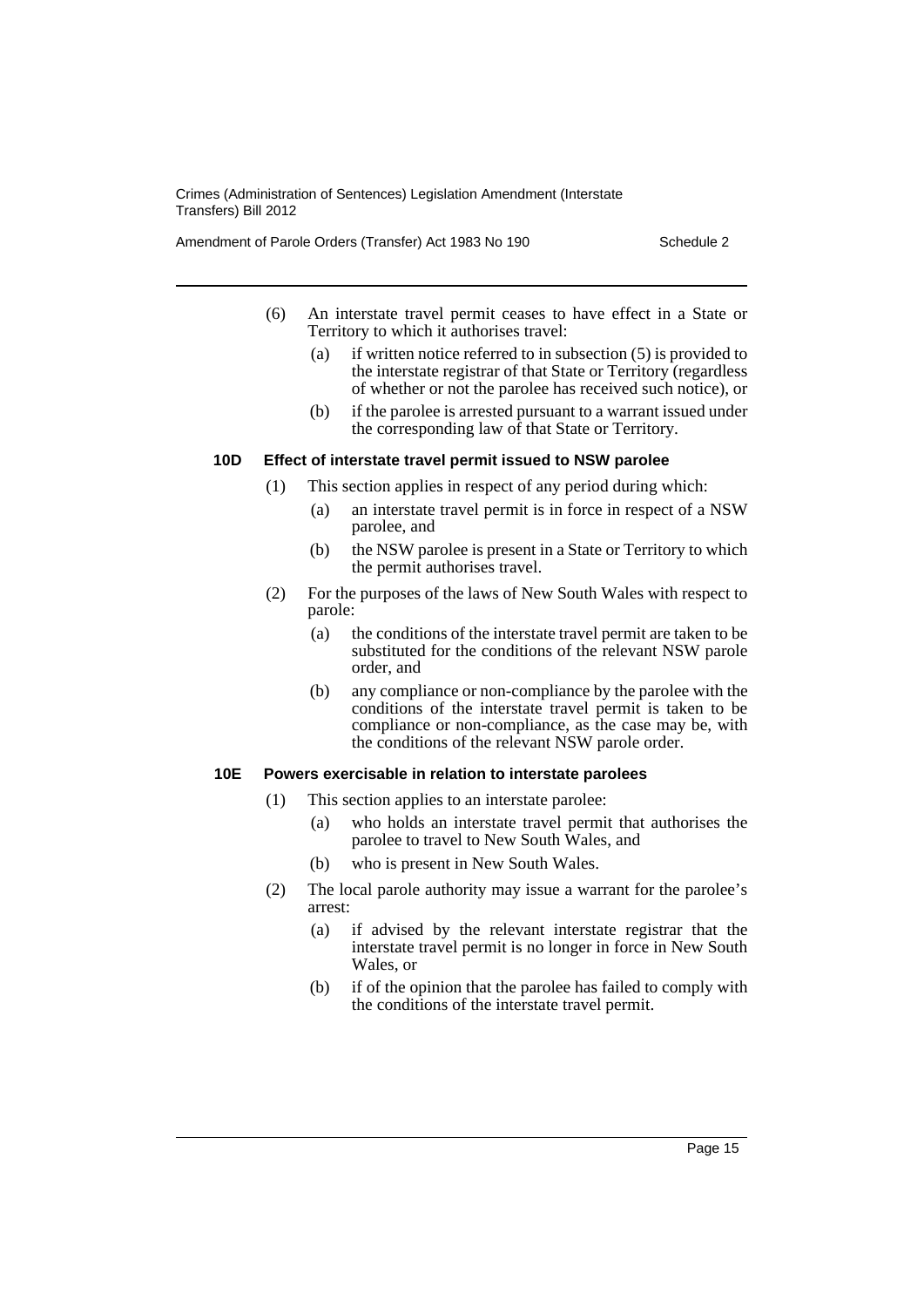- Schedule 2 Amendment of Parole Orders (Transfer) Act 1983 No 190
	- (3) A warrant under subsection (2) is sufficient authority for a local law enforcement officer:
		- (a) to arrest the parolee, and
		- (b) to convey the parolee to a place specified in the warrant (whether in New South Wales or in another State or a Territory), and
		- (c) to deliver the parolee into the custody of an interstate law enforcement officer of the State or Territory in which the interstate travel permit was issued.
	- (4) For the avoidance of doubt, such a warrant authorises a local law enforcement officer to convey the parolee within or across any other State or a Territory for the purpose of taking the parolee to a place specified in the warrant.
	- (5) In this section, *local parole authority* means the State Parole Authority.

#### **10F Powers of interstate law enforcement officers**

A warrant issued under the corresponding law of another State or a Territory that authorises a local law enforcement officer (within the meaning of that law) to convey an interstate parolee or NSW parolee within or across New South Wales for the purpose of taking the parolee to a place specified in the warrant has effect, in New South Wales, according to its tenor.

#### **10G Operation of Service and Execution of Process Act 1992 (Cth)**

Nothing in this Act is intended to limit or otherwise affect the operation of the *Service and Execution of Process Act 1992* of the Commonwealth.

#### **[20] Part 4, heading**

Insert before section 11:

# **Part 4 General**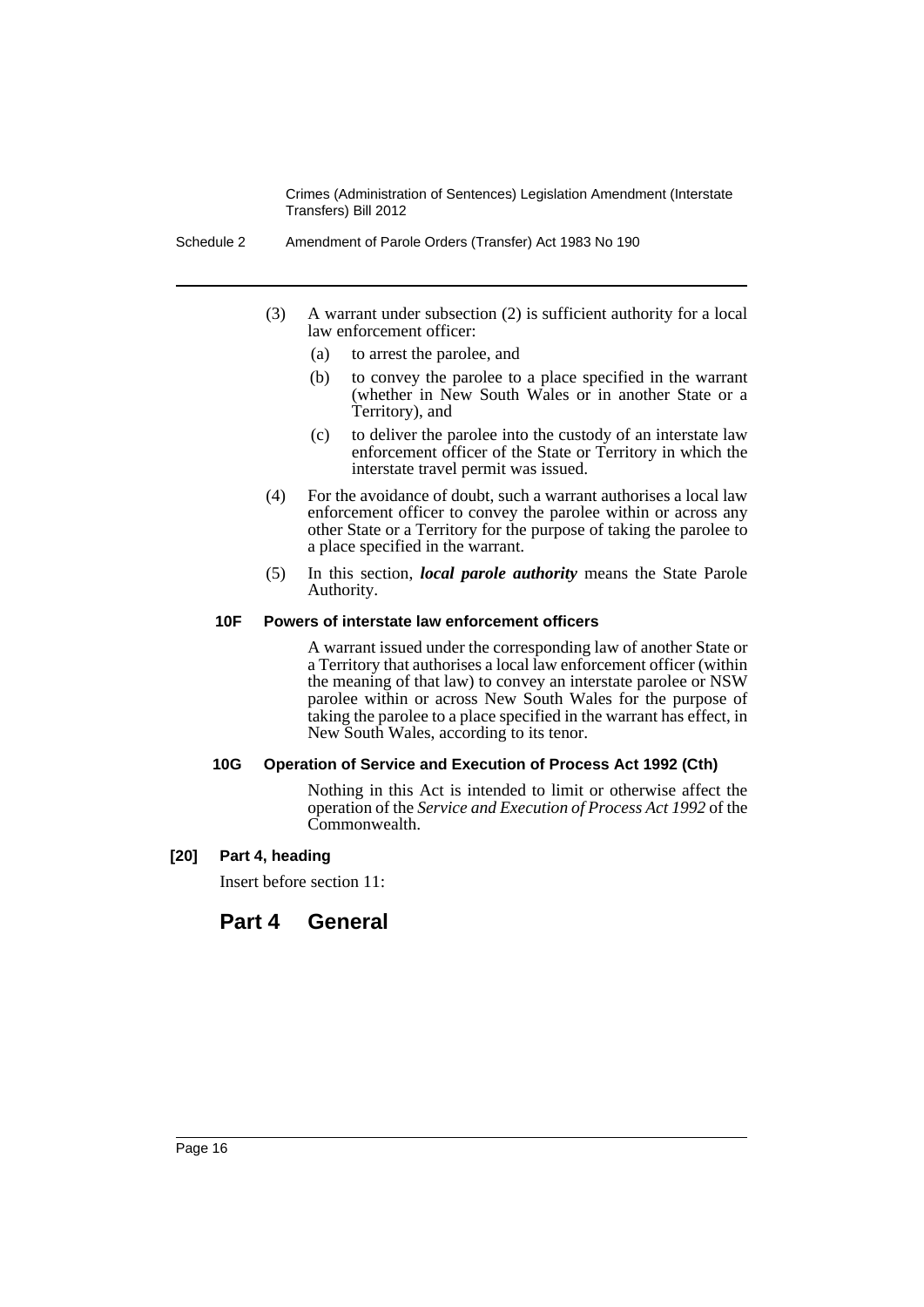Amendment of Parole Orders (Transfer) Act 1983 No 190 Schedule 2

# **[21] Section 11A**

Insert after section 11:

#### **11A Use of documents and information**

- (1) For the purpose of making a determination or exercising a discretion under this Act, or for the purpose of complying with any obligations imposed by the relevant Ministerial arrangements under Part 3, the Minister:
	- (a) may inform himself or herself as the Minister thinks fit including, in particular, by reference to relevant documents and information:
		- (i) forwarded to the Minister by the designated authority of another State or a Territory, or
		- (ii) obtained in the course of investigations carried out in New South Wales in connection with the making of the determination or the exercise of the discretion, and
	- (b) may provide any such documents or information (including any personal information about the person to whom a parole order relates) to any government agencies or other persons that may be directly affected by that person's presence in the State or Territory in which the parole order is, or is proposed to be, registered.
- (2) This section does not authorise the disclosure of information about a person to whom a parole order relates unless the person:
	- (a) has given consent to, or has requested, the registration of the parole order under this Act or under the relevant corresponding law (as the case requires), and has not withdrawn that consent or request, or
	- (b) is present in the State or Territory in which the parole order is, or is proposed to be, registered, or
	- (c) has applied for permission to travel to that State or Territory.
- (3) A person who has given consent to, or has requested, the registration of a parole order, as referred to in subsection (2) (a), may withdraw the consent or request at any time before (but not after) the parole order is registered.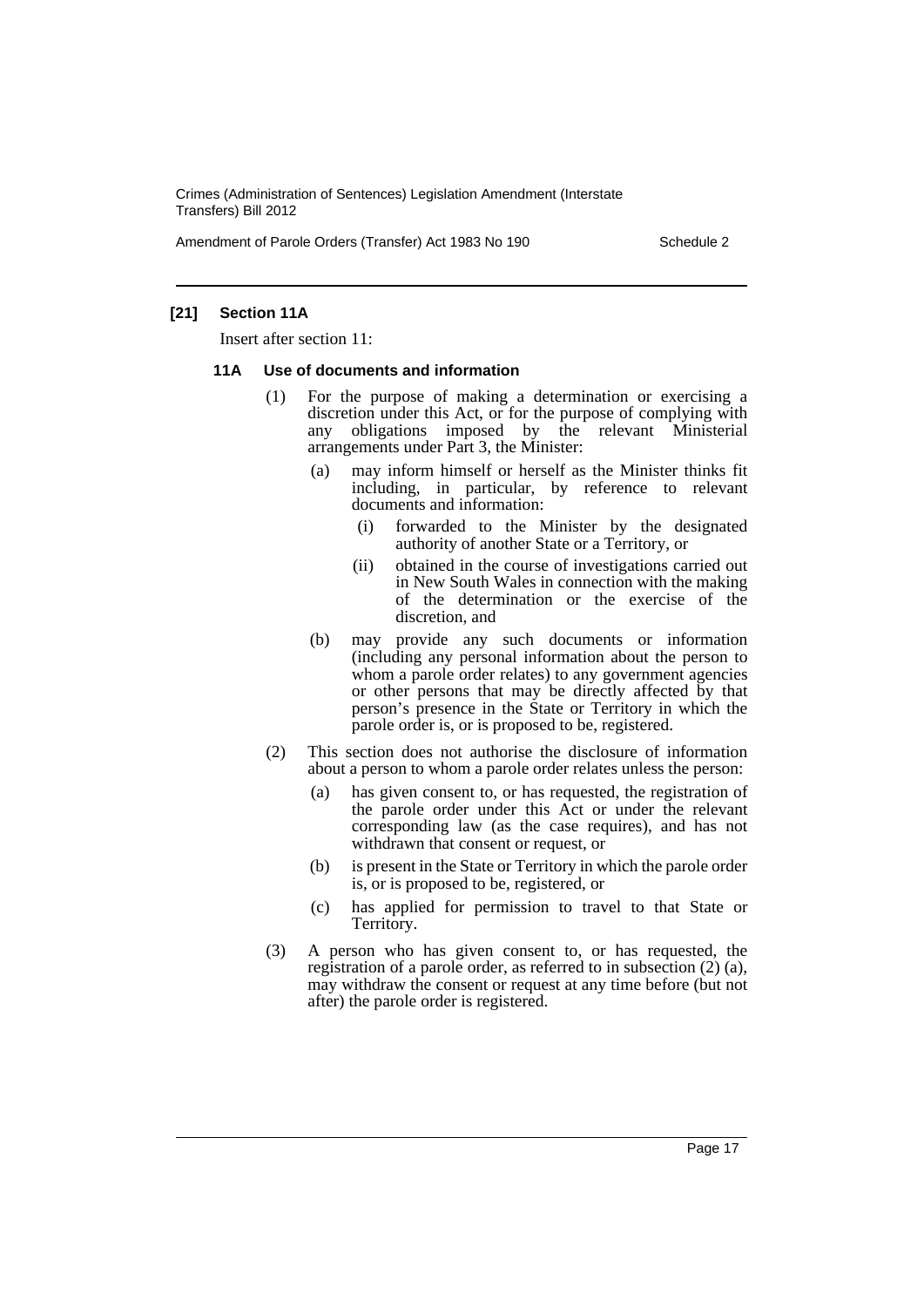Schedule 3 Amendment of Prisoners (Interstate Transfer) Act 1982 No 104

# <span id="page-19-0"></span>**Schedule 3 Amendment of Prisoners (Interstate Transfer) Act 1982 No 104**

# **[1] Section 5 Definitions**

Insert in alphabetical order in section 5 (1):

# *local prisons authority* means:

- (a) in relation to New South Wales, the Commissioner of Corrective Services, or
- (b) in relation to a participating State other than New South Wales, the local prisons authority for that State within the meaning of the interstate law of that State, or
- (c) in relation to a Territory, the local prisons authority for that Territory within the meaning of the *Transfer of Prisoners Act 1983* of the Commonwealth.

# **[2] Section 24 Transfer in custody of escort**

Insert after section 24 (3):

- (4) Without limiting subsections (1) and (3), it is sufficient compliance with an order referred to in either of those subsections if the prisoner concerned:
	- (a) is delivered into the custody of an escort of the State or Territory to which the prisoner is being transferred, being an escort who is authorised by the local prisons authority for that State or Territory to receive custody of the prisoner, and
	- (b) is so delivered into custody at a place at which the escort referred to in paragraph (a) is authorised by the local prisons authority for that State or Territory to receive custody of the prisoner.

# **[3] Section 31 Lawful custody for transit through New South Wales**

Omit "from New South Wales to such prison in the participating State or Territory as is specified in the order and there delivering the person into the custody of the gaoler" from section 31 (1) (a).

Insert instead "within New South Wales in accordance with the order".